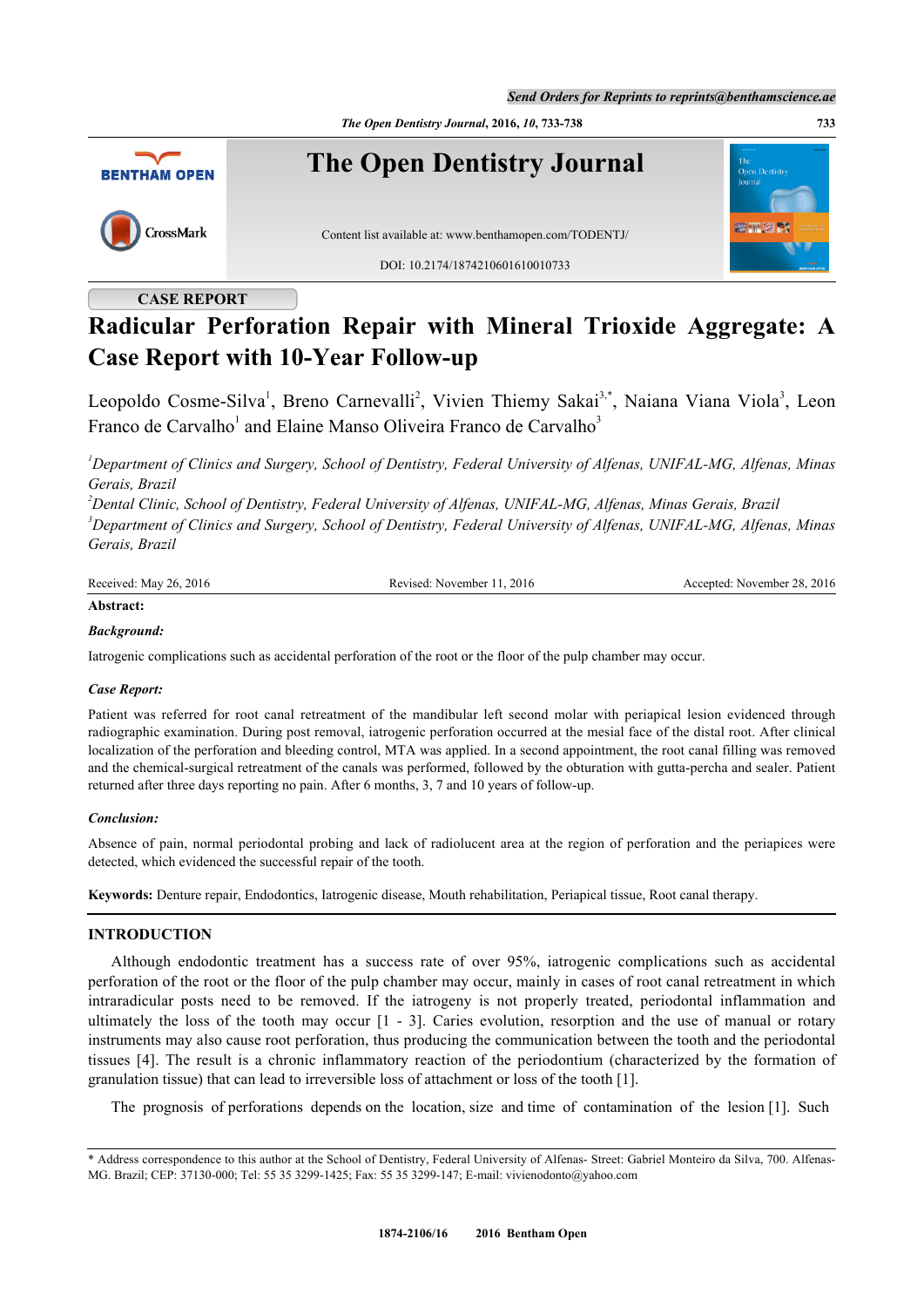may have a favorable prognosis when correctly diagnosed and the treatment is performed with materials that present good sealing capacity and biocompatibility [[5](#page-4-3), [6](#page-4-4)]. The longevity of these restorations is a fundamental goal for the clinicians and also important for the patients [\[7](#page-4-5), [8](#page-4-6)]. Moreover, the material should provide stimulus for the formation of hard tissue at the area of perforation, be radiopaque and non-resorbable [[9\]](#page-4-7). After perforation the diagnosis and control of bleeding, a material must be inserted into the piercing region[[1](#page-4-0) - [3\]](#page-4-1). Mineral trioxide aggregate (MTA) was introduced in 1993 as a retrograde filling material with chemical, physical and biological properties superior to those found in other materials such as amalgam [\[9](#page-4-7)]. Besides the retrograde filling application, it has also been regarded as an ideal material for perforation repair, pulp capping, pulpotomy and apexification [[10,](#page-4-8) [11\]](#page-4-9). It is available as a gray or white powder composed of mineral oxides, which are responsible for its chemical and physical properties [\[3](#page-4-1),[12](#page-4-10)]. The powder consists of fine hydrophilic particles whose main components are tricalcium silicate, tricalcium aluminate, tricalcium oxide and other mineral oxides. Because MTA has a pH of 12.5 after setting, constant calcium release and good antimicrobial activity have been reported [\[13](#page-5-0)].

In addition, MTA has an efficient marginal adaptation and sealing ability, avoiding bacterial penetration [\[2](#page-4-11), [6,](#page-4-4) [13](#page-5-0), [14\]](#page-5-1). According to Torabinejad *et al*. [[12](#page-4-10)] (1995) the relatively low bacterial leakage observed when MTA was used as repair material was a result of its sealing ability rather than any antimicrobial properties of the material. These properties are essential in cases of teeth with resorption and furcal or radicular perforation [[3](#page-4-1), [15](#page-5-2)]. The repair of furcal perforation using MTA has been reported with both clinical and radiographic success [\[1](#page-4-0), [14\]](#page-5-1). Through a long-term follow-up, the purpose of the present case is to present a successful treatment of an iatrogenic radicular perforation of a permanent mandibular second molar using MTA.

#### **CASE REPORT**

Forty eight-year old female patient was referred for root canal retreatment of the mandibular left second molar with periapical lesion. During anamnesis, patient complained of pain on mastication. The tooth was a pillar of a threeelement bridge and did not respond to sensitivity tests. Periodontal probing was considered normal and radiographic examination revealed a small radiolucent area at the periapical region of the tooth (Fig. **[1A](#page-1-0)**). The treatment plan comprised of crown and metallic post removal and retreatment of the root canals of the second molar. During post removal, iatrogenic perforation of the mesial face of the distal root occurred (Fig. **[1B](#page-1-0)**).

<span id="page-1-0"></span>

**Fig. (1).** Initial radiographic aspect. (**A**) Radiolucent area indicating retreatment. (**B**) Radiolucent area caused by an iatrogenic radicular perforation.

<span id="page-1-1"></span>Rubber dam isolation of the tooth was performed and the root perforation was assessed (Fig. **[2A](#page-1-1)**) and treated under high magnification microscope (Carl Zeiss®, Oberkochen, Germany). Bleeding was controlled with copious irrigation with 1% sodium hypochlorite and application of hemostatic agent (ViscoStat®, Ultradent, Utah, USA) for 2 minutes (Fig. **[2B](#page-1-1)**).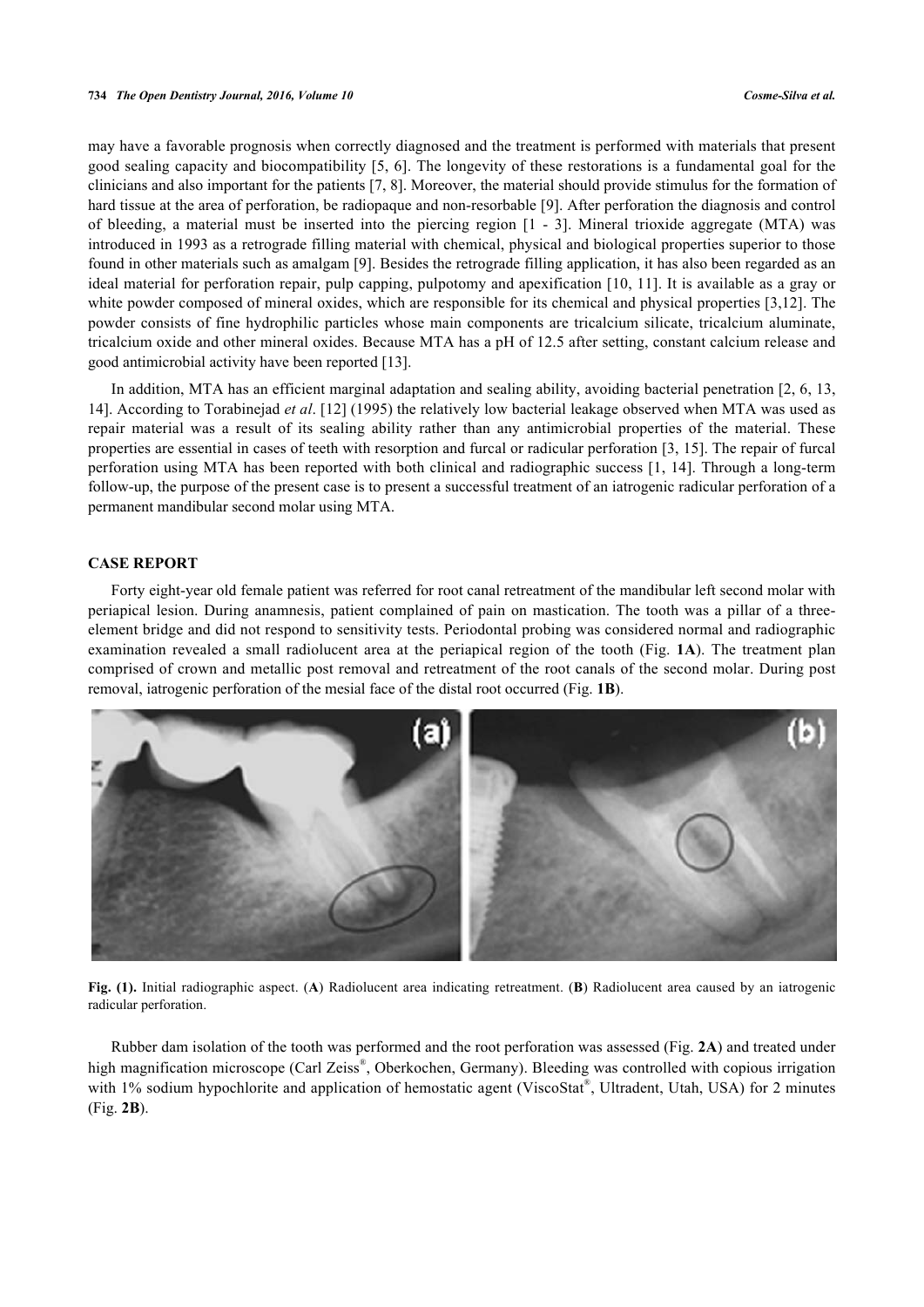

**Fig. (2).** Detection of perforation. (**A**) Localization of perforation. (**B**) Application hemostatic.

The perforation was sealed with MTA-sterile saline paste (ProRoot MTA, Dental Tulsa; Dentsply®, DeTrey Konstanz, Germany) mixed in a 3:1 proportion. The paste was applied with a thin instrument (IPC-L, Cosmedent<sup>®</sup>, Chicago, USA) and adapted with a microbrush applicator moistened in distilled wa. The tooth was filled with a temporary restoration material (Cavit-G® , 3M ESPE, St. Paul, Minnesota, USA).

In a second appointment, after seven days, the root canal filling was removed with eucalyptol-based solvent, Gates-Glidden burs (Dentsply Maillefer®, Ballaigues, Switzerland) and K-files (Dentsply Maillefer®, Ballaigues, Switzerland). The working length was determined by using an apical locator (Root ZX, J. Morita®, Kyoto, Japan) and confirmed by periapical radiography root canal length measurements that also showed MTA in the drilling region (Fig. **[3A](#page-2-0)**).

<span id="page-2-0"></span>

**Fig. (3).** Endodontic retreatment (**A**) Root canal length measurements radiograph and MTA at perforation (**B**) Oclusal view (**C**) Final radiograph.

All canals were instrumented using crown-down technique with Gates-Glidden drills #2 and #3 in the preparation of coronal and medium third and #30 and #35 files for the final preparation of the mesial and distal canals, respectively. The procedure was performed with copious irrigation with 1% sodium hypochlorite and ethylene diamine tetra acetic acid (EDTA® , Formula e Ação, São Paulo, SP, Brazil). The canals were dried with sterile paper points and obturated with gutta-percha points and AH 26<sup>®</sup> (Dentsply, DeTrey Konstanz, Germany) sealer using the lateral condensation technique (Fig. **[3B](#page-2-0)** and **[C](#page-2-0)**). Tooth was restored using an intracanal post and metal-ceramic crown. The patient returned after three days reporting no pain.

<span id="page-2-1"></span>After 6 months, the tooth remained asymptomatic. Clinical examination showed absence of pain, no response to sensitivity tests and normal periodontal probing. After three, seven and ten year, the tooth remained asymptomatic and in function. Periapical radiographies revealed absence of radiolucent area at the region of perforation and the periapices during follow-up appointments (Fig. **[4A](#page-2-1)**, **[B](#page-2-1)** and **[C](#page-2-1)**). Through the examination of Cone Beam Computed Tomography (CBCT) scans, absence of radiolucency at the region of perforation and periapices was confirmed (Fig. **[5A](#page-3-0)** and **[B](#page-3-0)**).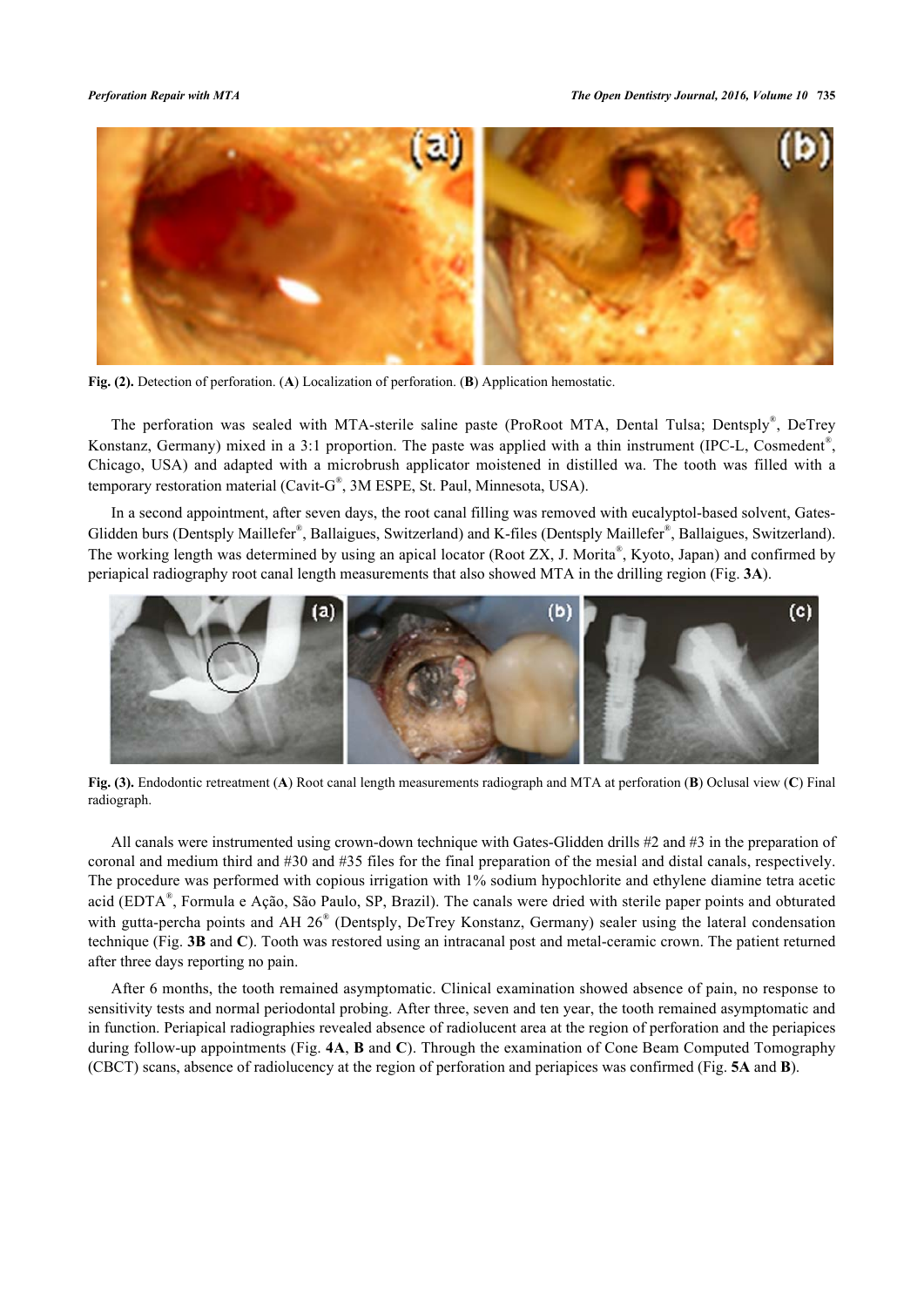

**Fig. (4).** Radiographic follow-up. Periapical radiographies after (**A**) three, (**B**) seven and (**C**) ten years, evidencing the healing of regions.

<span id="page-3-0"></span>

**Fig. (5).** Cone beam computed tomography (CBCT) scans. Sagittal slices indicating absence of radiolucency at the region of perforation and periapices (**A**) and axial slices indicating the repair of the area of the radicular perforation (**B**).

### **DISCUSSION**

Radicular perforations, either iatrogenic or pathological, may make it impossible to keep the tooth in the oral cavity. Successful non-surgical endodontic procedures are related to the severity, location and size of the injury, the contamination of the site and the material employed [[14\]](#page-5-1). Perforations affect the prognosis of endodontic treatments, and the immediate sealing of the perforation is a critical factor for the therapeutic success. Besides inadequate materials adversely contribute to the repair [[1,](#page-4-0) [3](#page-4-1), [14](#page-5-1), [16,](#page-5-3) [17](#page-5-4)]. Therefore, the sealing of the perforation should be performed with biocompatible material, in order to provide a favorable environment for repair, and with characteristics similar to those of the dental hard tissue after setting[[17](#page-5-4) - [19](#page-5-5)]. In the present case, the immediate treatment with MTA of the perforation, a regenerative material, allowed a successful outcome, which could be clinically and radiographically confirmed over a ten-year follow-up period.

The main purpose of the therapeutic of perforations is to control and heal the inflammatory process [[16\]](#page-5-3). Materials as amalgama, composite resin and glass ionomer cement were widely used in cases of perforations in the past; nowadays, MTA and BiodentineTM® have been used for this purpose [[20,](#page-5-6) [21](#page-5-7)]. Studies have shown that MTA present better features, such as: alkaline pH, which inhibits bacterial activity; sealing ability, which avoid microbial infiltration; and low toxicity to the periodontal tissues [[1](#page-4-0), [22,](#page-5-8) [23](#page-5-9)]. Due to its hydrophilic feature, moist environment provides adequate condition to activate the chemical reaction of MTA, which is of great importance mainly for surgical procedures, since moisture is always present is such cases [\[24,](#page-5-10) [25\]](#page-5-11). Additionally, biocompatibility was tested in perforations of dog's teeth, and the ability to induce the formation of hard tissue at the site of perforation was detected [\[26](#page-5-12)].

MTA is mostly composed of calcium and phosphate ions, which are also present in the tooth structure [[13\]](#page-5-0). Due to its similarity of composition with dental hard tissues, it is believed that MTA is able to form hydroxyapatite when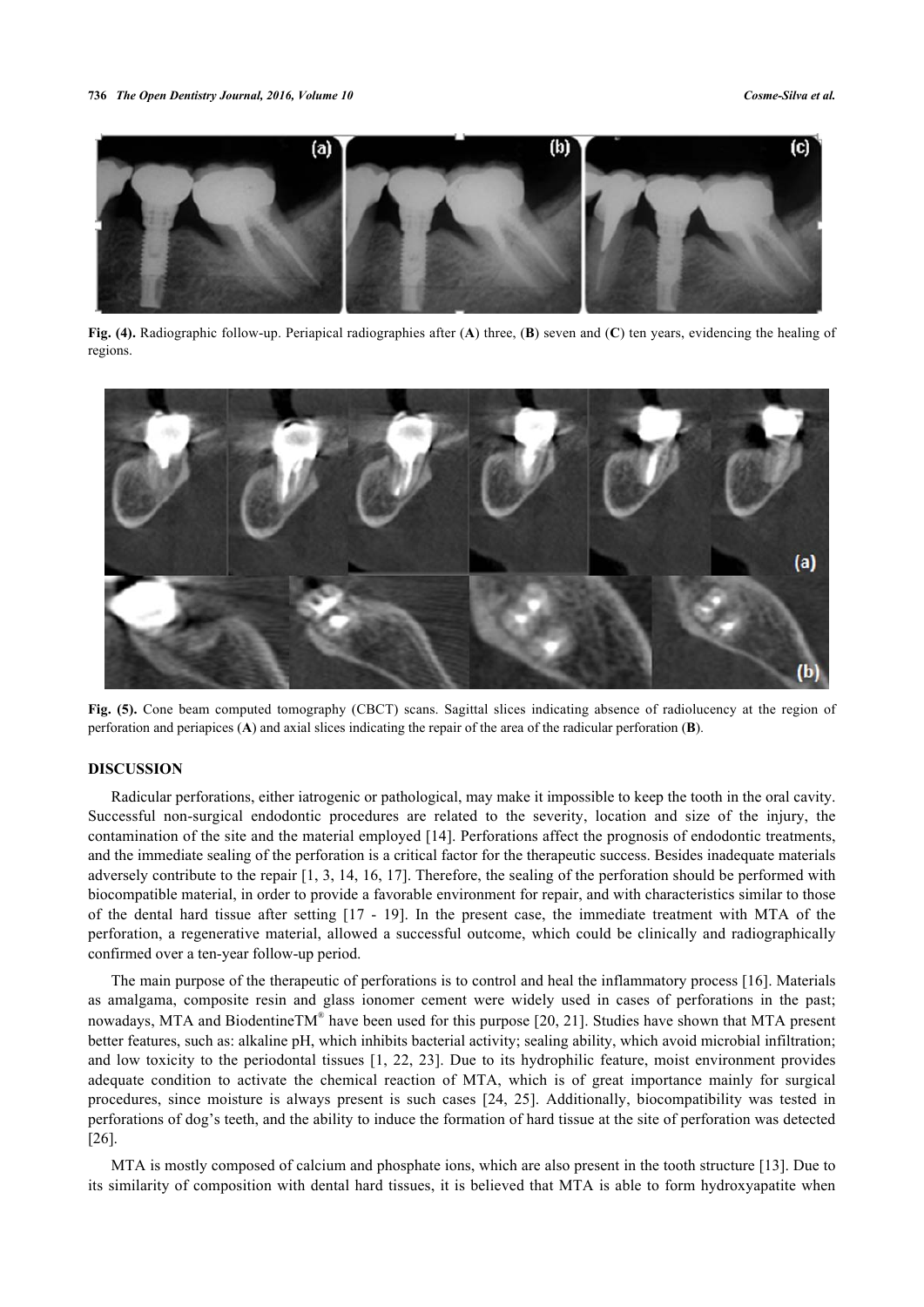releasing calcium ions, thus allowing the sealing of perforated cavities. Besides, it has osteogenic and cementogenic potential, thus making it an excellent choice in cases of radicular perforation [[27\]](#page-5-13).

Most of the studies with MTA are based in animal or *in vitro* findings. Hence, long-term clinical investigations should be performed. Here, we presented a long-term follow-up of the healing of a radicular perforation, confirmed by the absence of periradicular radiolucent lesion, pain, and swelling along with functional tooth stability. In addition, technological advances such as the use of microscope, eletronic apex locator and regenerative materials allowed more controlled and predictive procedures.

#### **CONCLUSION**

The immediate treatment with MTA of an iatrogenic radicular perforation allowed the successful repair of the tooth, which remained asymptomatic, and with signs of normality over a ten-year period.

### **CONFLICT OF INTEREST**

The authors confirm that this article content has no conflict of interest.

#### **ACKNOWLEDGEMENTS**

The authors do hereby thank FAPEMIG and UNIFAL-MG for the support regarding the publication of this case report.

#### **REFERENCES**

- <span id="page-4-0"></span>[1] Silveira CM, Sánchez-Ayala A, Lagravère MO, Pilatti GL, Gomes OM. Repair of furcal perforation with mineral trioxide aggregate: longterm follow-up of 2 cases. J Can Dent Assoc 2008; 74(8): 729-33. [PMID: [18845064\]](http://www.ncbi.nlm.nih.gov/pubmed/18845064)
- <span id="page-4-11"></span>[2] Riccitiello F, Di Caprio MP, DAmora M, *et al.* Repair of a root perforation by using MTA: a case report. Recenti Prog Med 2013; 104(7-8): 453-8. [PMID: [24042428\]](http://www.ncbi.nlm.nih.gov/pubmed/24042428)
- <span id="page-4-1"></span>[3] Parirokh M, Torabinejad M. Mineral trioxide aggregate: a comprehensive literature reviewPart I: chemical, physical, and antibacterial properties. J Endod 2010; 36(1): 16-27. [\[http://dx.doi.org/10.1016/j.joen.2009.09.006\]](http://dx.doi.org/10.1016/j.joen.2009.09.006) [PMID: [20003930](http://www.ncbi.nlm.nih.gov/pubmed/20003930)]
- <span id="page-4-2"></span>[4] Hamad HA, Tordik PA, McClanahan SB. Furcation perforation repair comparing gray and white MTA: a dye extraction study. J Endod 2006; 32(4): 337-40.

[\[http://dx.doi.org/10.1016/j.joen.2005.10.002\]](http://dx.doi.org/10.1016/j.joen.2005.10.002) [PMID: [16554207](http://www.ncbi.nlm.nih.gov/pubmed/16554207)]

- <span id="page-4-3"></span>[5] Porter ML, Bertó A, Primus CM, Watanabe I. Physical and chemical properties of new-generation endodontic materials. J Endod 2010; 36(3): 524-8. [\[http://dx.doi.org/10.1016/j.joen.2009.11.012\]](http://dx.doi.org/10.1016/j.joen.2009.11.012) [PMID: [20171376](http://www.ncbi.nlm.nih.gov/pubmed/20171376)]
- <span id="page-4-4"></span>[6] Holland R, Filho JA, de Souza V, Nery MJ, Bernabé PF, Junior ED. Mineral trioxide aggregate repair of lateral root perforations. J Endod 2001; 27(4): 281-4. [\[http://dx.doi.org/10.1097/00004770-200104000-00011](http://dx.doi.org/10.1097/00004770-200104000-00011)] [PMID: [11485268\]](http://www.ncbi.nlm.nih.gov/pubmed/11485268)
- <span id="page-4-5"></span>[7] Lo Giudice G, Cicciù M, Cervino G, Lizio A, Visco AM. Flowable resin and marginal gap on tooth third medial cavity involving enamel and radicular cementum: a SEM evaluation of two restoration techniques. Indian J Dent Res 2012; 23(6): 763-9. [\[http://dx.doi.org/10.4103/0970-9290.111256](http://dx.doi.org/10.4103/0970-9290.111256)] [PMID: [23649060](http://www.ncbi.nlm.nih.gov/pubmed/23649060)]
- <span id="page-4-6"></span>[8] Lucchese A, Bertacci A, Chersoni S, Portelli M. Primary enamel permeability: a SEM evaluation *in vivo*. Eur J Paediatr Dent 2012; 13(3): 231-5. [PMID: [22971262\]](http://www.ncbi.nlm.nih.gov/pubmed/22971262)
- <span id="page-4-7"></span>[9] Zarrabi MH, Javidi M, Jafarian AH, Joushan B. Histologic assessment of human pulp response to capping with mineral trioxide aggregate and a novel endodontic cement. J Endod 2010; 36(11): 1778-81. [\[http://dx.doi.org/10.1016/j.joen.2010.08.024\]](http://dx.doi.org/10.1016/j.joen.2010.08.024) [PMID: [20951286](http://www.ncbi.nlm.nih.gov/pubmed/20951286)]
- <span id="page-4-8"></span>[10] Duarte MA, Alves de Aguiar K, Zeferino MA, *et al.* Evaluation of the propylene glycol association on some physical and chemical properties of mineral trioxide aggregate. Int Endod J 2012; 45(6): 565-70. [\[http://dx.doi.org/10.1111/j.1365-2591.2012.02012.x\]](http://dx.doi.org/10.1111/j.1365-2591.2012.02012.x) [PMID: [22720325](http://www.ncbi.nlm.nih.gov/pubmed/22720325)]
- <span id="page-4-9"></span>[11] Froughreyhani M, Salem Milani A, Barakatein B, Shiezadeh V. Treatment of strip perforation using Root MTA: A case report. Iran Endod J 2013; 8(2): 80-3. [PMID: [23717336\]](http://www.ncbi.nlm.nih.gov/pubmed/23717336)
- <span id="page-4-10"></span>[12] Torabinejad M, Hong CU, Pitt Ford TR, Kettering JD. Antibacterial effects of some root end filling materials. J Endod 1995; 21(8): 403-6. [\[http://dx.doi.org/10.1016/S0099-2399\(06\)80824-1\]](http://dx.doi.org/10.1016/S0099-2399(06)80824-1) [PMID: [7595152](http://www.ncbi.nlm.nih.gov/pubmed/7595152)]